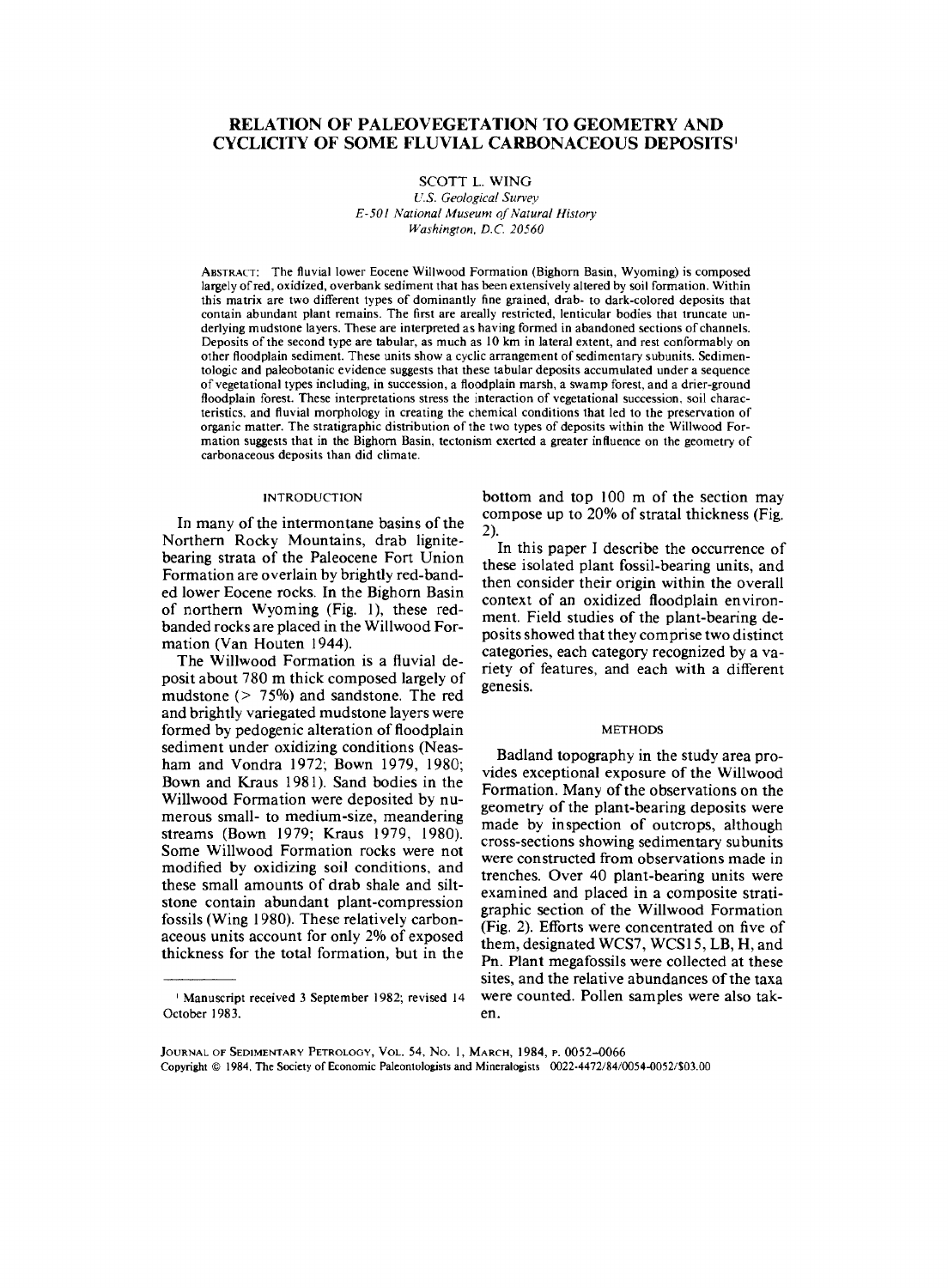

FIG. 1.—Map of the Bighorn Basin, Wyoming, showing outcrop area of the Willwood Formation and the locations of the five carbonaceous units mentioned in the text: 1, Type II unit WCS7; 2, Type I unit LB; 3, Type I unit H; 4, Type I unit Pn; 5, Type II unit WCS15. Stratigraphic section indicated by heavy black line.

### OBSERVATIONS

Plant compressions are abundant in various lithologies of the Willwood Formation, including mudstone, siltstone, and, less commonly, sandstone. The finer-grained rocks may acquire a dark brown or black color because of disseminated organic matter. These carbonaceous clastic rocks (there is no coal in the Willwood Formation) are usually enclosed within a sequence of dark to drab beds that contain fewer plant fragments. I have called these sequences of drab, brown or black plant-bearing beds "carbonaceous units." The term *carbonaceous unit* is not meant to imply

that the contained beds possess a uniform amount of plant matter, or that the sediment is composed entirely of plant matter. However, this name does distinguish the beds from variegated sediment, and also from other drab (light gray or yellow) units in the Willwood Formation, without referring to sediment with a specific grain size or characteristic bedding (for example, carbonaceous shale). Because the Willwood Formation is composed overwhelmingly of reddish, oxidized sediment, carbonaceous units containing even a relatively small amount of macroscopic organic matter are easily recognized. Two types of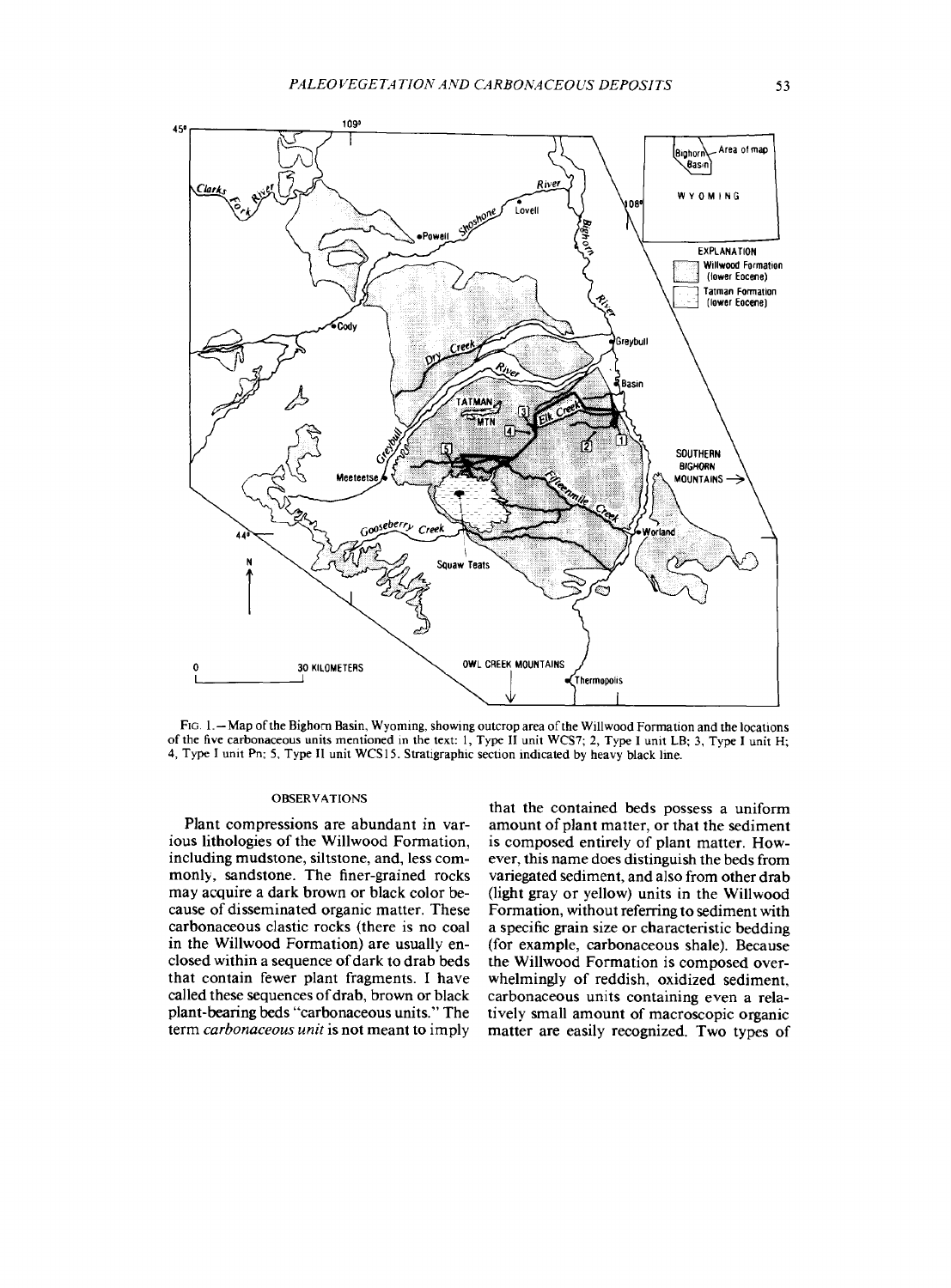carbonaceous units are recognized on the basis ofgeometry, contact with underlying rocks, primary bedding features, and fossil plant content (Table 1).

#### *Type I Carbonaceous Units*

Type I carbonaceous units are lenticular in cross-section, less than 3 m thick and 300 m long, and weakly arcuate in plan view. The basal contact of Type I units is always sharp and erosional, and in many cases truncates underlying mudstone beds diagonally. Poorly consolidated, fine-grained sandstone bearing small plant fragments usually lies upon the erosional base. Above the sandstone are the dominant lithologies of the Type I unit: weakly fissile, brown to gray siltstone and mudstone, often displaying thin, unlaminated clay layers, and multiple small-scale, fining-upward sequences (Fig. 3). Leaves and other plant remains are found throughout the fine-grained lithologies, but are rare in the unlaminated clay layers. Dense mats of relatively complete leaves may occur at the tops of fining-upward sequences. Above these layers the rock lacks bedding and becomes coarser, blockier, and lighter in color. This light gray siltstone contains only small and widely dispersed plant fragments, and also tends to be heavily root-marked. Still higher, the sequence returns to the mottled, red mudstone typical of the Willwood Formation (Fig. 4).

The identifiable megaflora of Type I units is generally recovered from the bedded siltstone and mudstone. These assemblages include abundant  $(15-20\%$  of specimens) floating aquatic plants, for example the fern *Salvinia preauriculata* (Fig. 5), and the duckweed *Spirodela magna,* whose close living relatives inhabit still water. Herbaceous marshland forms (for example, sedges, cattails, and ginger relatives) make up 5-20% of the megaflora, and leaf fragments of riparian trees like *Platanus* (sycamore) and *Salix* (willow) are often 20-60%. At locality H the megaflora shows an upward transition over a few decimeters from domination by floating aquatic plants to a monospecific assemblage of *Zingiberopsis isonervosa,* an herbaceous ginger relative (Fig. 4). There are no identifiable megafossils in the drab siltstone above the Z. *isonervosa* zone.



FIG. 2.—Composite section of the Willwood and Tatman Formations showing the stratigraphic distribution of carbonaceous units and the stratigraphic levels ofType I units LB, H, and Pn and Type II units WCS7 and WCS15.

The palynoflora of some of the Type I units contains large amounts of *Pistillipollenites mcgregorii,* which are derived from a member of the gentian family (Crepet and Daghlian 1981). Other common palynomorphs are those of *Pinus* and of the bald cypress family.

## *Type 11 Carbonaceous Units*

Type II carbonaceous units account for the majority of carbonaceous rock seen in the field area. These units are 2-5 m thick, main-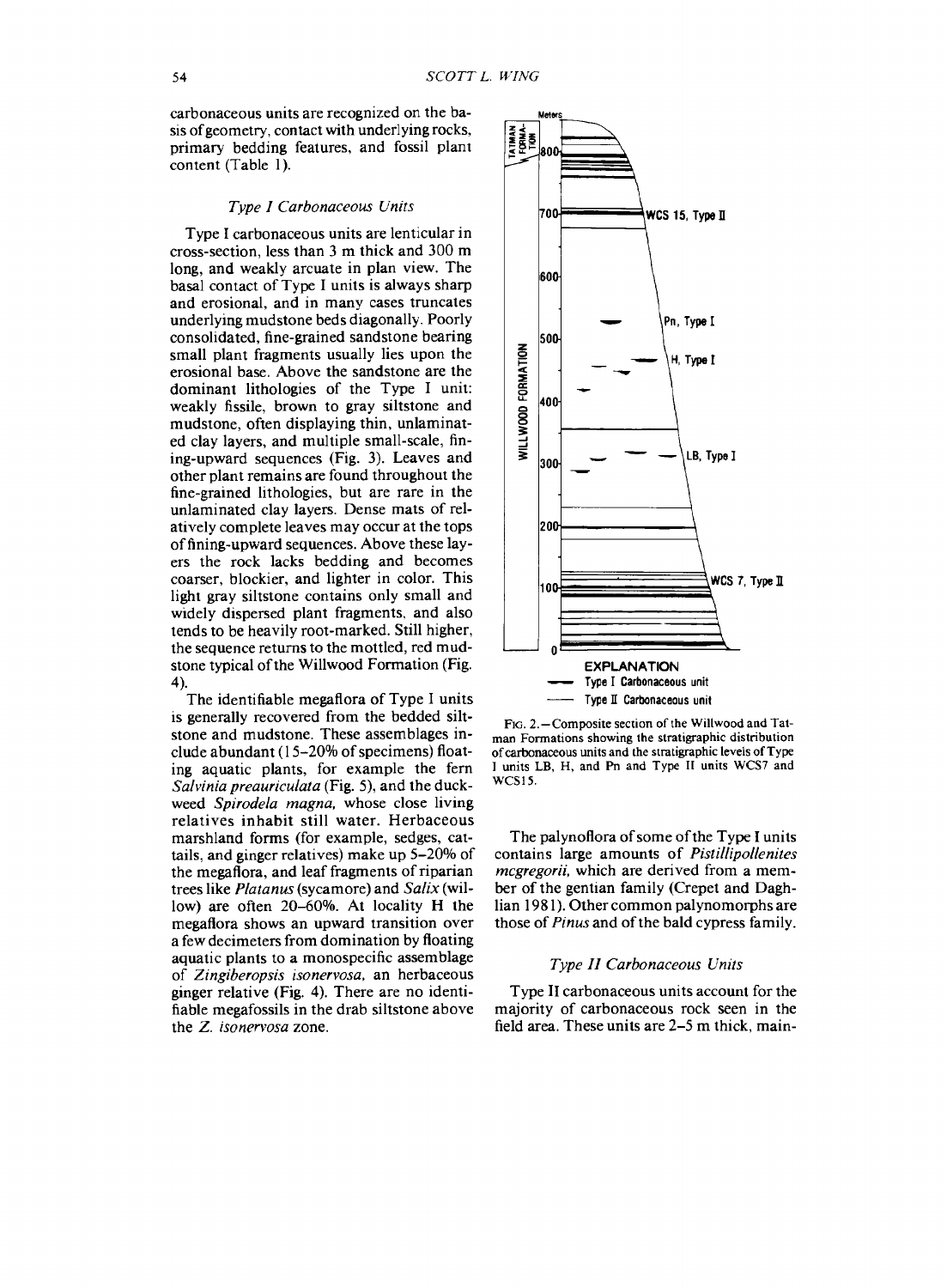|                                    | Type 1                                                                                | Type II                                                                                                    |
|------------------------------------|---------------------------------------------------------------------------------------|------------------------------------------------------------------------------------------------------------|
| Geometry                           | Lenticular, <300 m lateral extent, weakly<br>arcuate in plan view.                    | Tabular, up to 10 km lateral extent.                                                                       |
| Contact with<br>underlying<br>rock | Downcut and erosional.                                                                | Conformable.                                                                                               |
| Lithology                          | Dominantly siltstone and mudstone,<br>some fine sandstone near bottom.                | Clayey mudstone, siltstone, interlaminated<br>siltstone and sandstone, very fine to medi-<br>um sandstone. |
| Primary<br>bedding                 | Multiple fining-upward sequences, rarely<br>with small-scale ripple crossbedding.     | Ripple bedding, climbing ripple sequences,<br>larger scale cross-beds in downcut sand<br>hodies.           |
| Flora                              | Dominantly floating aquatic and wetland<br>forms with some leaves of woody<br>plants. | Leaves, seeds, and stems of woody plants.<br>roots and rhizomes of wetland plants.                         |

TABLE <sup>1</sup> *.—Characteristic features of Type I and Type II carbonaceous units*

tain a relatively uniform thickness over distances up to 10 km, are not channeled into underlying rock, and show greatinternal variation in lithology. In general they are coarser than Type I units. Ripple cross-stratification is present in interlaminated siltstone and sandstone. Channel sandstone bodies displaying larger-scale tabular and trough crossbedding commonly downcut into Type II units. The megaflora of Type II units is quite variable, but trees, shrubs, and ferns are dominant, whereas floating aquatic plants are always absent or extremely rare.

All of the Type II layers are composed of four distinct subunits: in ascending order, a clayey blue-gray mudstone, a carbonaceous shale, an interlaminated siltstone and fine sandstone, and a drab mudstone. Each Type II unit is separated from the next by a variably thick interval of variegated and drab mudstone and sandstone. The vertical sequence of these lithologies defines an aperiodic, one-sided cycle. The sequence of the subunits is consistent, but the thickness of each subunit varies both between layers and at different locations in the same layer (Fig. 6). Each of the subunits is discussed in the following sections.

*Clayey Subunit.* — This lowest subunit of Type II deposits rests conformably on reddish brown or gray noncarbonaceous mudstone and is composed of roughly equal amounts of clay and silt, with a small amount ofsand, whose proportion varies laterally. The clayey

subunit is unconsolidated, plastic, wet, and has a steely blue-gray color. No internal stratification was observed. This subunit contains very abundant organic matter in the form of small (1 mm-1 cm diameter) roots (Fig. 7), but has no identifiable plant fossils. Irregular, vertical weathering joints are common, and they are usually lined by zones of yellow or red-orange iron oxyhydrate. Gypsum is also present in small granules. X-ray diffraction of clay from this subunit shows that both mixed illite/smectite and kaolinite are present, but that kaolin is probably more abundant than in red Willwood Formation mudstones described by Neasham and Vondra (1972).

Small-scale undulations present at the lower contact of the clayey subunit may result from irregularities in the topography of the ancient floodplain. However, a broad-scale northward thinning of this subunit is seen in WCS7 (Fig. 6A). Over approximately <sup>1</sup> km, the clayey subunit thins from 55 cm to 15 cm, and overthe same transect the admixture of sand increases.

At its upper contact the clayey subunit grades into carbonaceous shale. In this 2- to 3-cm transition, the clay first becomes darker, then develops irregular fissility (Fig. 7). *Carbonaceous Shale Subunit. —* The carbonaceous shale subunit is light brown to black, fairly well consolidated, irregularly but often finely laminated, and usually slickensided. Current features are absent, and rootmarks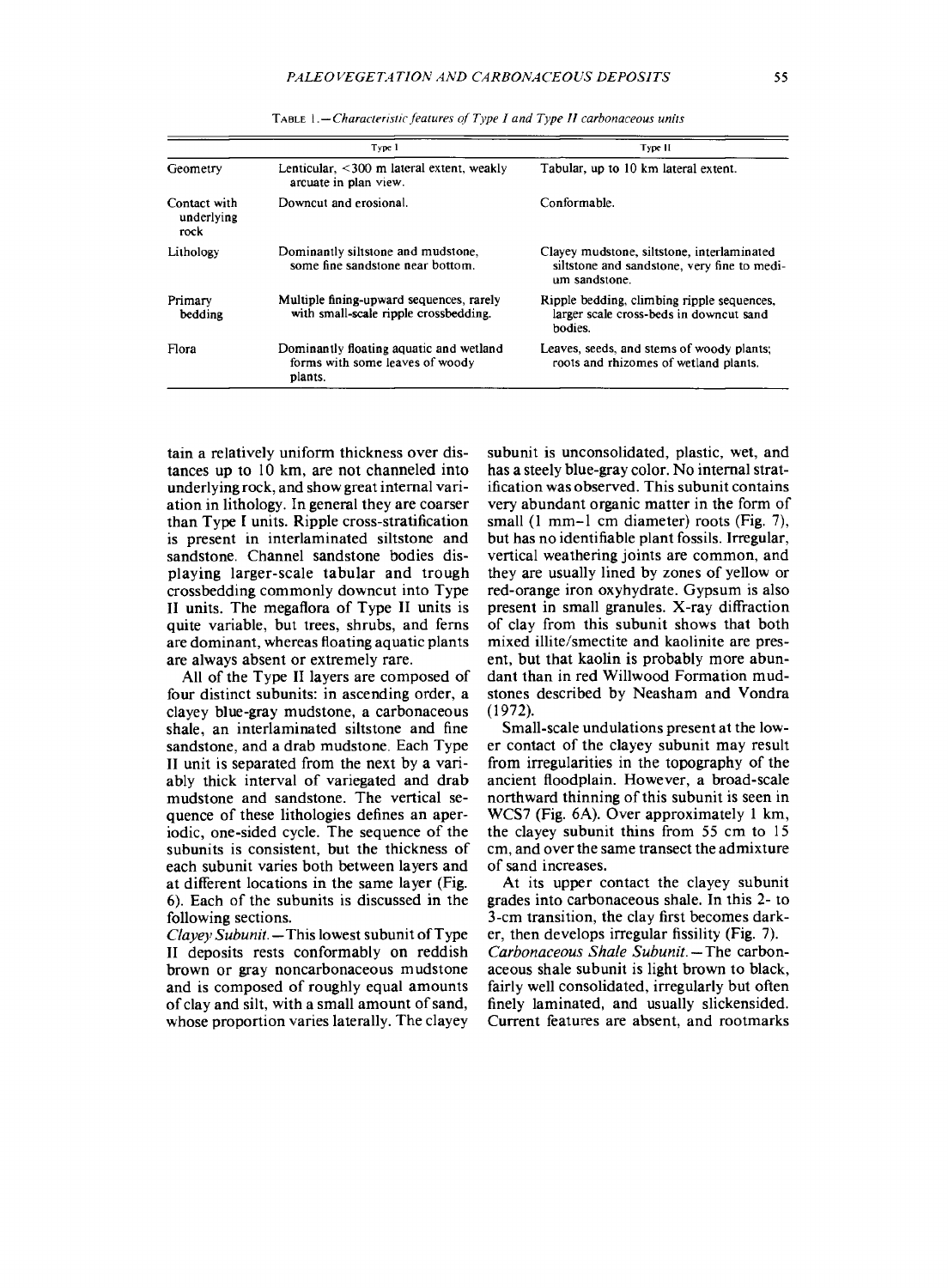

FIG. 3.—Multiple fining-upward sequences at Type I unit Pn. Scale in cm.

and root casts of varying sizes are common. The carbonaceous shale contains abundant organic matter, ranging in size from pollen grains to coalified logs 1-2 m long. Small plant fragments are distributed throughout the rock; the larger organic matter, mostly leaves and leaf fragments of ferns and of coniferous and dicotyledonous trees, occurs in dense mats on bedding planes. Crystalline and granular gypsum and a yellow iron oxyhydrate are abundant in this subunit, often coating or infiltrating the larger pieces of plant debris. Like the clayey subunit, the carbonaceous shale at WCS7 thins (65-0 cm) northward over a 2 km distance (Fig. 6A).

*Interlaminated Siltstone and Sandstone Subunit.—*The contact between this subunit and the carbonaceous shale is sharp, but conformable. The siltstone layers of the interlaminated lithology are 0.5-3.5 mm thick, and have a dark color imparted by a high density of plant fragments. Leaves and leaf fragments of dicotyledonous trees and shrubs are common on the silty bedding planes (Fig. 8). The interlayers of very fine to fine sand-



FIG. 4.—Stratigraphic sections of Type I units LB and H.

stone are 1-5 cm thick, light colored, and contain virtually no plant debris. Individual siltstone and sandstone laminae may be discontinuous and are commonly lenticular. In places the interlaminated subunit is ripple crosslaminated, and in a few places rippledrift crosslamination is present, but generally the crosslamination is disrupted by rooting, bioturbation, and soft-sediment deformation. At a few localities, the rocks of the interlaminated subunit have a dip of 1° or 2° in relation to underlying beds. At WCS7, this subunit thickens to the north, the same direction in which the underlying clay and shale subunits thin.

At some locations the interlaminated subunit is replaced by sandstone or mudstone. The sand bodies are usually fine-grained,



FIG. 5. —Pinnules and roots of the floating fern *Sal*vinia. Magnification ×2.3.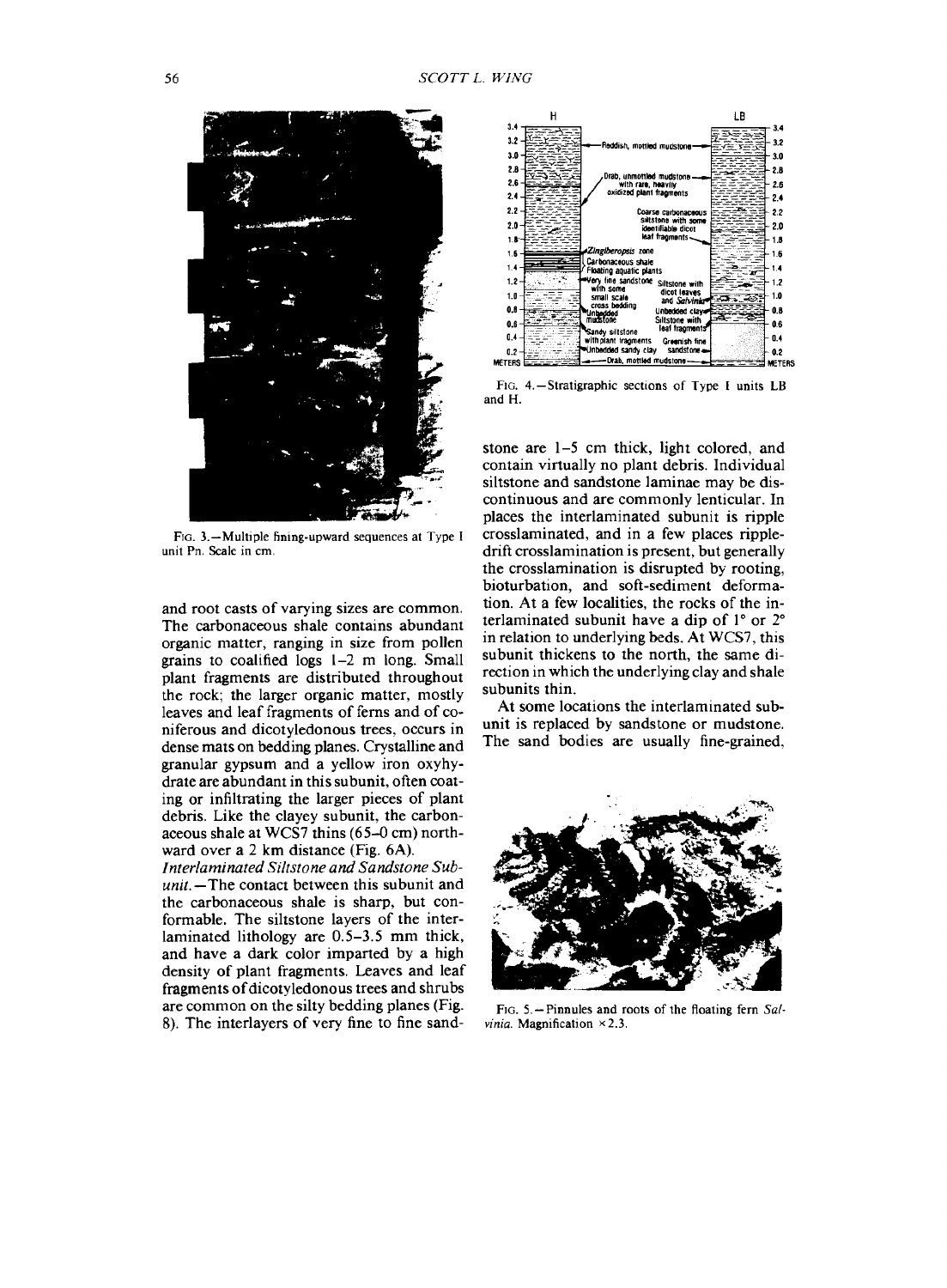

FIG. 6. —Fence diagrams ofType II units: A) WCS7, B) WCS15. The greater uniformity and thickness of WCS15 is typical of Type II units in the upper part of the Willwood Formation.

clean, trough or tabular crossbedded, and <sup>1</sup> to 3 m thick. Their geometry is variable. The contact with the underlying carbonaceous shale is sharp and erosional. The lower part of the sand body commonly contains rippedup pieces of carbonaceous siltstone, and the upper surface of the shale may have small tongues projecting into the sand. Where mudstone occurs directly above the carbonaceous shale, the contact is gradational and the mudstone is like that of the drab mudstone subunit described below.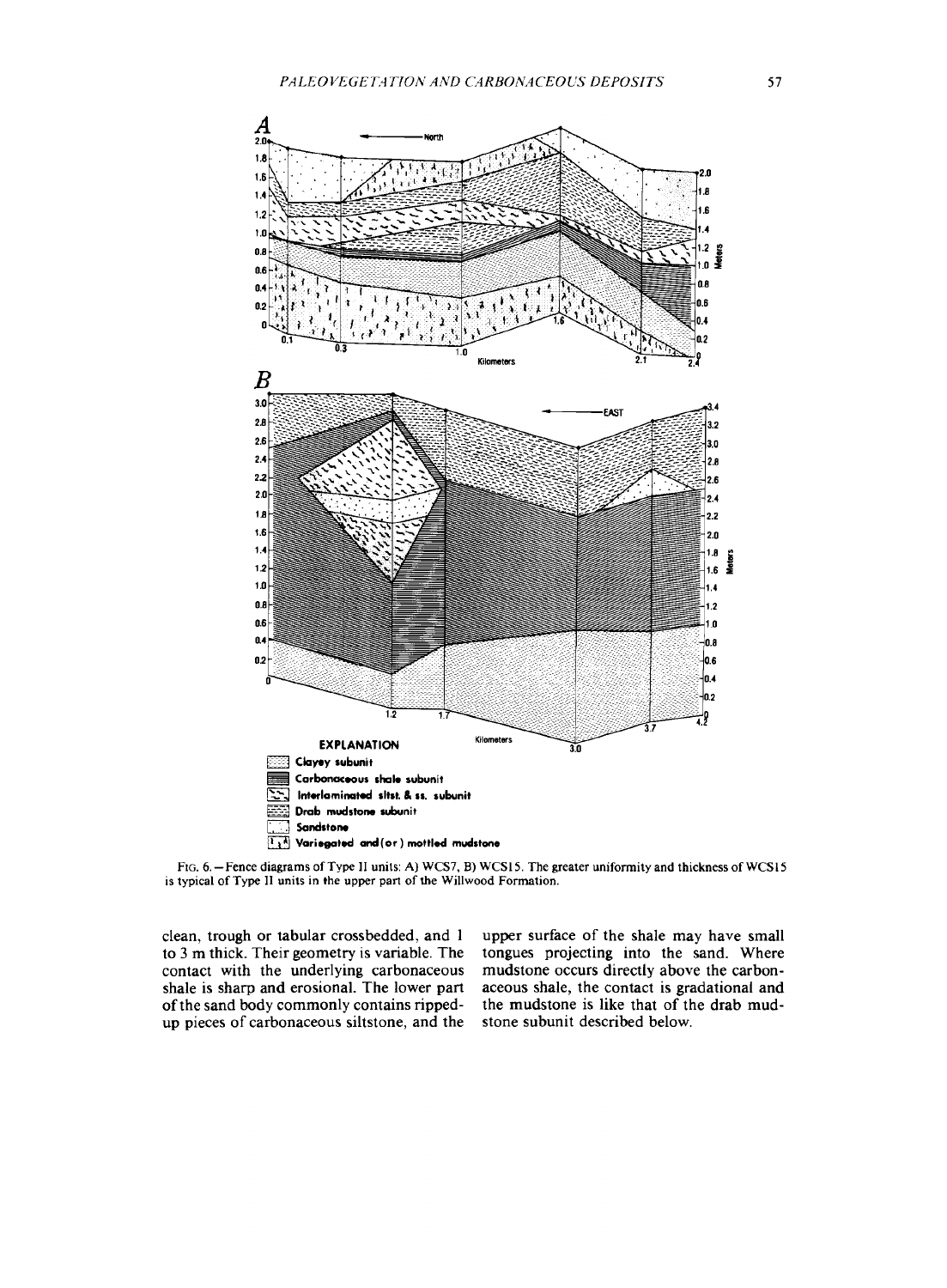

FIG. 7.—Sharp, conformable contact of the clayey and shale subunits of a Type II unit. Note dark rootmarks in the clayey subunit (arrow).

*Drab Mudstone Subunit. —* The uppermost subunit of Type II deposits is a drab, silty, rooted and bioturbated mudstone. This lithology is similar to the typical bright-colored mudstone of the Willwood Formation, differing only in its drab color, lack of mottling, and presence of faded plant impressions. The basal contact with carbonaceous shale is gradational, as its upper contact is, with variegated mudstone.

*Flora of Type II Units.—The* composition of megafloral assemblages from these units is strongly dependent on the lithology from which the sample is drawn. Two of the sedimentary subunits, the interlaminated siltstone and sandstone and the carbonaceous shale, produced the bulk of the megaflora.

Carbonaceous shale assemblages in the lower part of the Willwood Formation are



FIG. 8.—Leaf fragments on a silty bedding plane of the interlaminated siltstone and sandstone lithology. Type II unit.

strongly dominated (70-80%) by the bald cypress relative, *Glyptostrobus.* Common associates are *Zingiberopsis* (15-30%), the tree fern *Cnemidaria* (0-40%), the alder *Alnus* (5- 10%), and the horsetail *Equisetum* (20-30%). In the upper part of the Willwood Formation, carbonaceous shale floras are dominated by a shrubby walnut relative, *Platycarya* (30- 60%), and *Alnus* (2-20%) and *Equisetum* (20- 30%) are the common associates. *Glyptostrobus* was dominant (50%) at one quarry site in the upper part of the formation. In both the lower and upper parts of the Willwood Formation, 5-10 relatively rare species of shrubs, ferns, and herbaceous plants compose the remainder of the carbonaceous shale assemblage. At any one level this flora has about 7-14 species.

The flora of the interlaminated subunit is best known from the lower part of the Willwood Formation. Unlike carbonaceous shale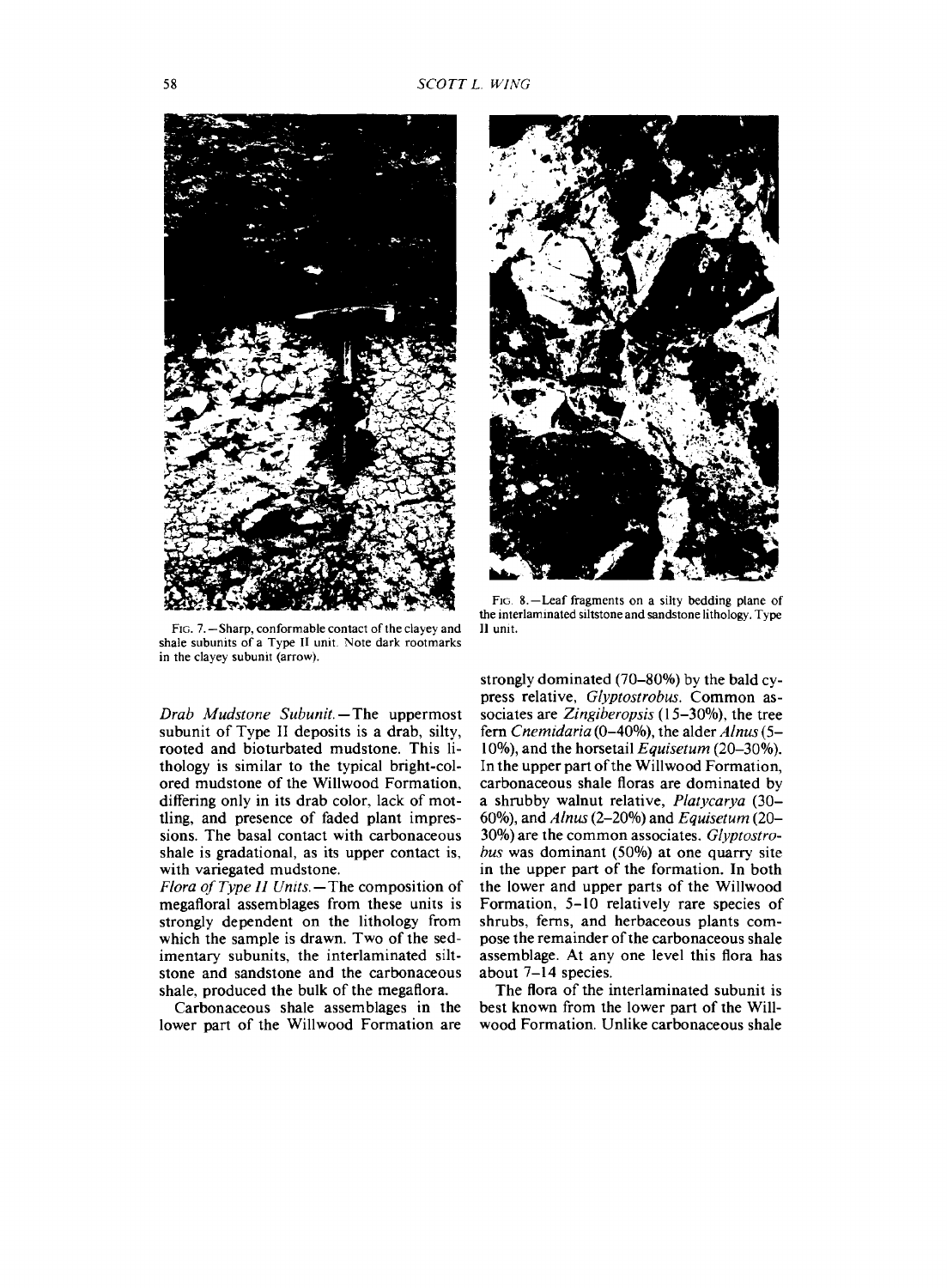assemblages, these are not usually dominated by a single form. A variety of woody plants are common, including the sycamore *Platanus,* the cottonwood *Populus, Cercidiphyllum*, and relatives of the birches, witch-hazels and walnuts. Additionally, most of the species typical of the carbonaceous shale assemblage also occur rarely in the interlaminated siltstone and sandstone assemblage. In WCS7 the assemblage from the interlaminated subunit contains 30 species.

The palynoflora of Type II units was recovered primarily from the carbonaceous shale lithology. In the lower Willwood Formation this flora is dominated by pollen of the bald cypress family (presumably derived from *Glyptosirobus)* and by alder pollen. In the upper Willwood Formation, where carbonaceous shale is once again abundant, *Platycarya* and tilioid (linden family) pollen replace that of the bald cypress family as shale assemblage dominants, but alder pollen remains common.

### INTERPRETATION

### *A Depositional Modelfor Type I Units*

All of the sedimentologic and paleobotanical evidence for Type I units suggests that most of their sediments accumulated in floodplain ponds, probably in abandoned portions of channels. The lenticular cross section, arcuate map plan, downcut relationship to underlying sediment, and the position of the coarsest sediment at the bottom of the lens are all characteristic of abandoned channel deposits (Allen 1965). The middle portions ofType I units are fine grained and have multiple fining-upward sequences without current bedding. These features are typical of sediment deposited in standing water (Reineck and Singh 1980).

The abundance of floating aquatic species in the megafloras of Type I units confirms the presence ofstanding water. Atlocality Pn, *Salvinia preauriculata* was found with the delicate pinnae and rootlets still attached to one another (Fig. 5), further evidence of a very quiet environment of deposition. The abundant occurrence of pollen of herbaceous plants (for example, *Pistillipollenites* and *Typha)* in some Type I units implies that relatively open habitat was available along the margins of the ponds. The dominance of riparian forms in the leaf remains of woody plants (for example, *Platanus* and *Salix)* also suggests that the ponds in which these sediments accumulated had once been active reaches of channels.

A combination of paleobotanical and sedimentologic data can be used to reconstruct the probable sequence of events represented by a Type I unit (Fig. 9). Deposition of each unit started with the abandonment of a reach of channel, after which fine, organic-rich sediment accumulated under standing water. During this phase the surface of the water was colonized by floating aquatic plants, and the margins were occupied by marsh vegetation, shrubs, and trees. As the abandoned channel filled in (eutrophied) the wetland vegetation grew outward into the shallowing water; this kind of vegetational change is recorded by the vertical replacement of floating aquatic species by *Zingiberopsis* at locality H. Above the siltstone and clay layers is slightly coarser, poorly bedded, root-marked, drab sediment. Root marking and absence of bedding features are evidence that this sediment served as the substrate for terrestrial vegetation, but the drab color and presence of some organic plant material indicate that it was not a well-drained, oxidized soil. Red mudstone above this level indicates that the former pond surface was finally occupied by a typical Willwood Formation floodplain soil.

Vegetation plays an important role in eutrophication; studies of hydrosere vegetational change like that hypothesized for Type I units have shown that aquatic and marsh plants effectively trap sediment and also contribute material to pond filling (Kenoyer 1929; Jewell and Brown 1929). Jewell and Brown (1929) reported that a small pond in Michigan that was 3 m deep circa 1900 was an incipient mudflat-sedgefield less than 30 years later. The rate of eutrophication of lakes is increased by small size, shallow water, soft bottom, and high water temperature (Whittaker 1975). Because the Willwood Formation was deposited under a warm temperate to subtropical climate (Bown and Kraus 1981; Wing 1981) and Type I units formed on an aggrading floodplain, it is likely that the hydroseres these units represent were completed in as little as 100 years.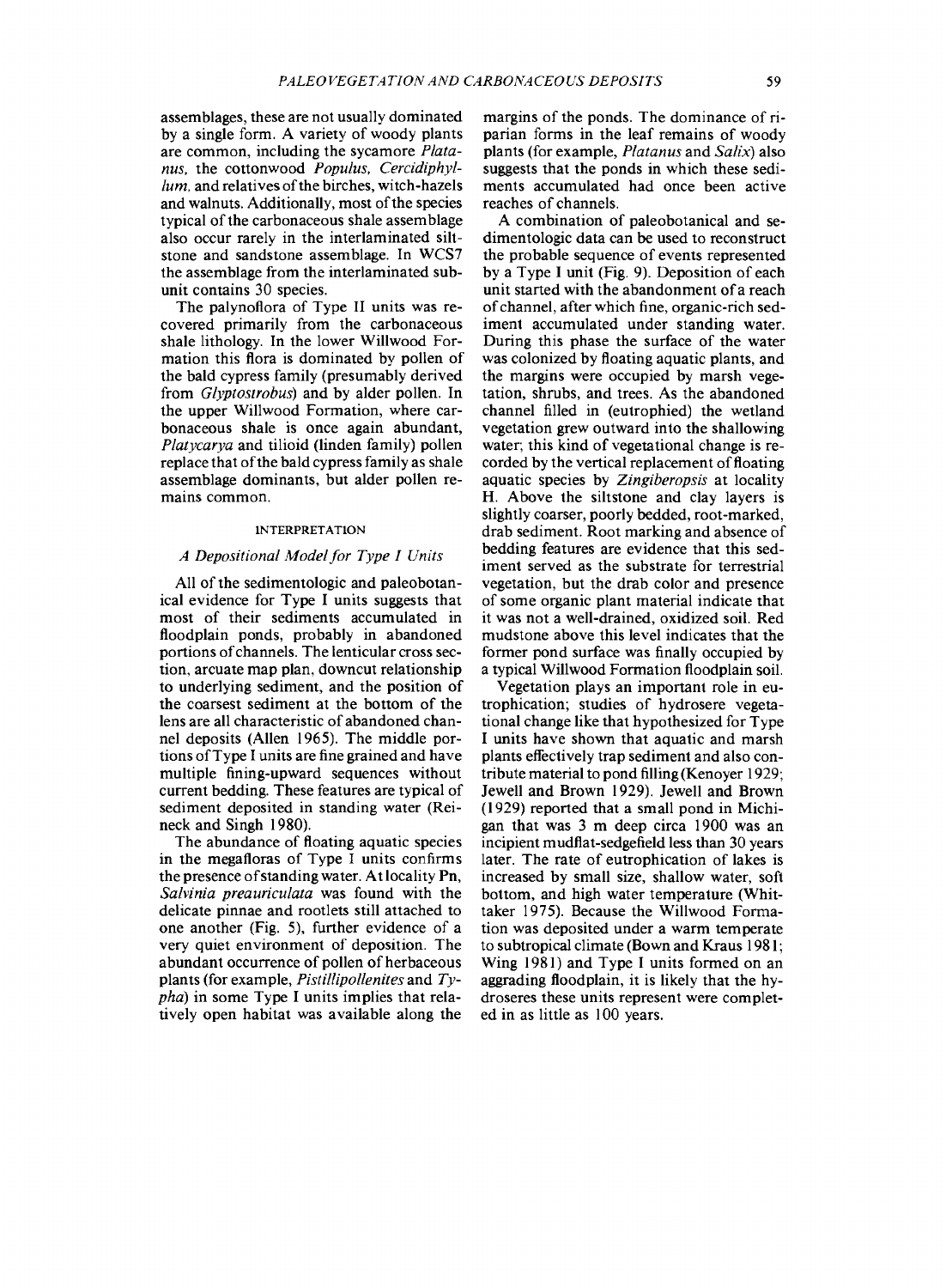

FIG. 9.—Sequence of events in deposition of Type I unit. A) Soon after channel abandonment, margin of pond is colonized by wetland vegetation. B) Encroachment of pond margins by wetland vegetation, shrubs and trees, and filling ofthe pond with fine, organic sediment. C) Complete filling ofthe pond with sediment, drying of fill material, and colonization of the old pond by forest.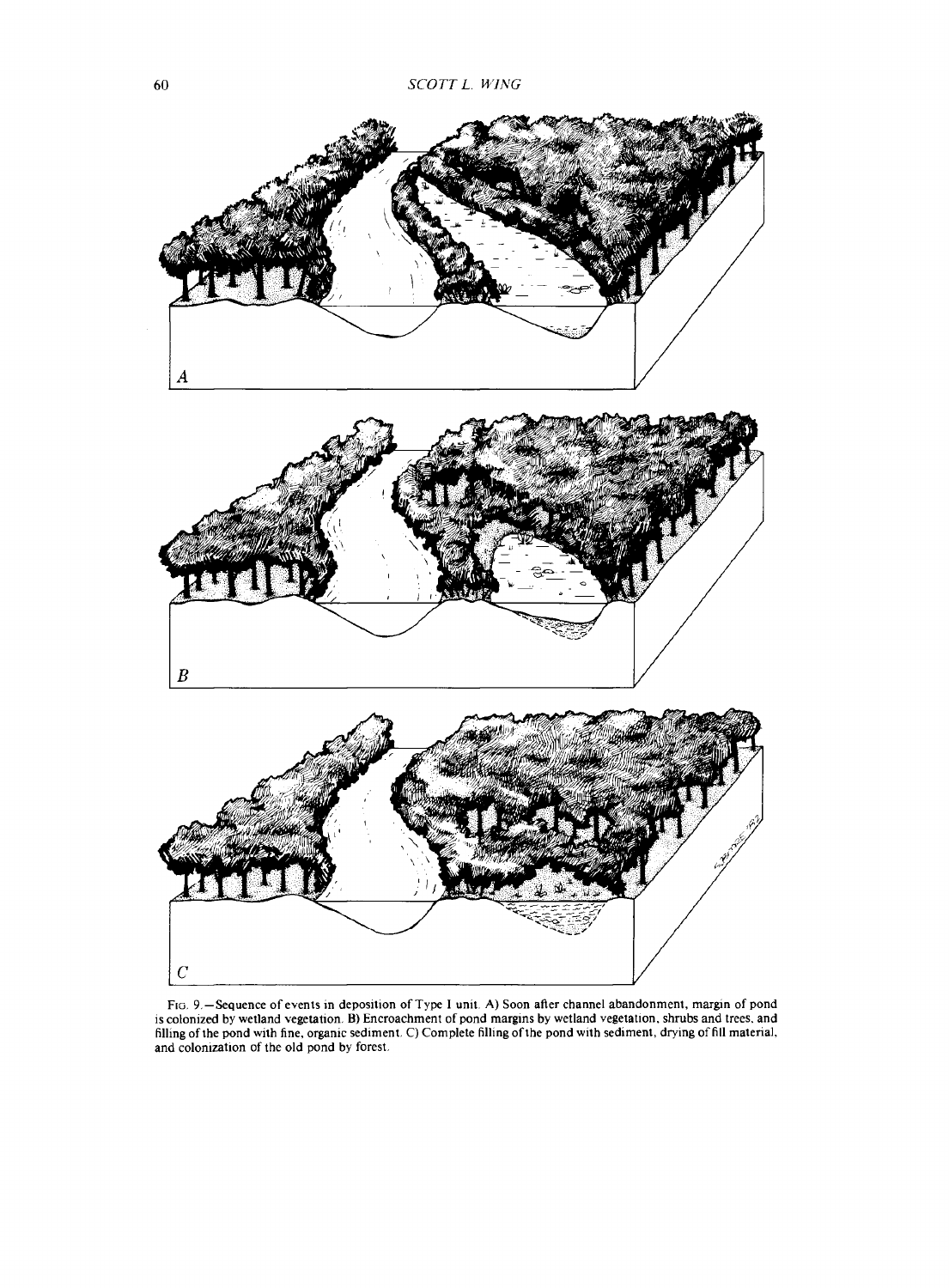## *Depositional Environments in Type II Units*

The Willwood Formation is about 75% mudstone, almost all of which has been subjected to pedogenic alteration in a generally oxidizing soil environment (Bown 1979; Bown and Kraus 1981). Sediment containing macroscopic plant matter is exceptional. Therefore, any model of the genesis of Type II units must account for conditions that led to the preservation and accumulation of plant matter on a floodplain where it was usually decomposed. The model must also explain the cyclic occurrence of the same sedimentary subunits in all of the Type II units. Before advancing an overall model for Type II unit deposition, it is necessary to consider the environment of deposition of each of the subunits.

*Environment of the Clayey Subunit.—The* blue-gray color of the clayey subunit indicates an absence of the ferric iron compounds that give red, orange, or purple color to many of the mudstone units in the Willwood Formation. In this respect, the clay subunit is similar to the eluviated A horizons of floodplain soils described by Bown and Kraus (1981), but the clayey subunit is unlike those horizons because of its finer grain size, its higher kaolin content, and the abundance of carbonized root compressions. The texture of the clayey subunit is similar to that of the middle portions of Type I units, but the clayey subunit differs by being laterally extensive and by lacking internal stratification and megafossil remains of the aerial portions of plants.

A modern analogue for the clayey subunit is seen in sediment deposited under marsh vegetation. Marsh substrates are frequently fine textured, rooted, have little internal stratification, and do not contain macroscopic organic matter (Coleman 1966; Gallagher and Plumley 1979). The absence of organic material in the sediment underlying these modern marshes results from high rates of decomposition on the soil surface and intense recycling oforganics by the shallow roots of marsh plants (Gaudet 1977; White et al. 1978).

The clay subunits of the Willwood Formation also share many features with the underclays of Pennsylvanian coals, which are laterally extensive, unbedded, rootmarked, and kaolinitic (Huddle and Patterson 1961; O'Brien 1964; Keller 1975). The high kaolin content of the Pennsylvanian underclays has been attributed to leaching by acid swamp water (O'Brien 1964), an interpretation that has been bolstered by the observation that acid water in modern peat swamps can cause flocculation and rapid deposition of suspended clay, as well as enriching it in kaolin (Staub and Cohen 1978, 1979).

The following characteristics suggest that the clayey subunits of the Willwood Formation formed as marsh soils in which reworking by roots rather than chemical oxidation was responsible for the destruction of plant material: absence of oxidized iron minerals, primary bedding, plant megafossils except for roots preserved as carbon films, and an elevated kaolin content compared to other clay in the Willwood Formation.

*Environment of the Carbonaceous Shale Subunit.* - Most of the differences between the clayey subunit and the carbonaceous shale reflect the much greater amount of plant matter in the shale. The presence of coalified logs, stem fragments, leaves, fruits, seeds, and root casts in a low-energy depositional setting strongly indicates that the carbonaceous shale accumulated under a forest. The great abundance of *Glyptostrobus* in carbonaceous shale megafloras and palynofloras from the lower portion of the Willwood Formation is evidence that the substrate was wet and probably at least seasonally flooded. Like its relative *Taxodium* (bald cypress), living *Glyptostrobus* favors soils that are wet and frequently flooded (Henry and Mclntyre 1926). *Alnus* and *Equisetum,* two subdominants in the carbonaceous shale floras, also favor wet soils. The presence of *Alnus* is of particular interest; this genus has symbiotic nitrogen-fixing bacteria that enable it to colonize acidic, nutrient-poor substrates (Fowells 1965). The floral assemblages from carbonaceous shales in the upper Willwood Formation are generally similar to those lower in the formation, except that *Glyptostrobus* is replaced by *Platycarya,* perhaps indicating somewhat drier substrates.

The *Taxodium* swamps of the southern United States are a modern environment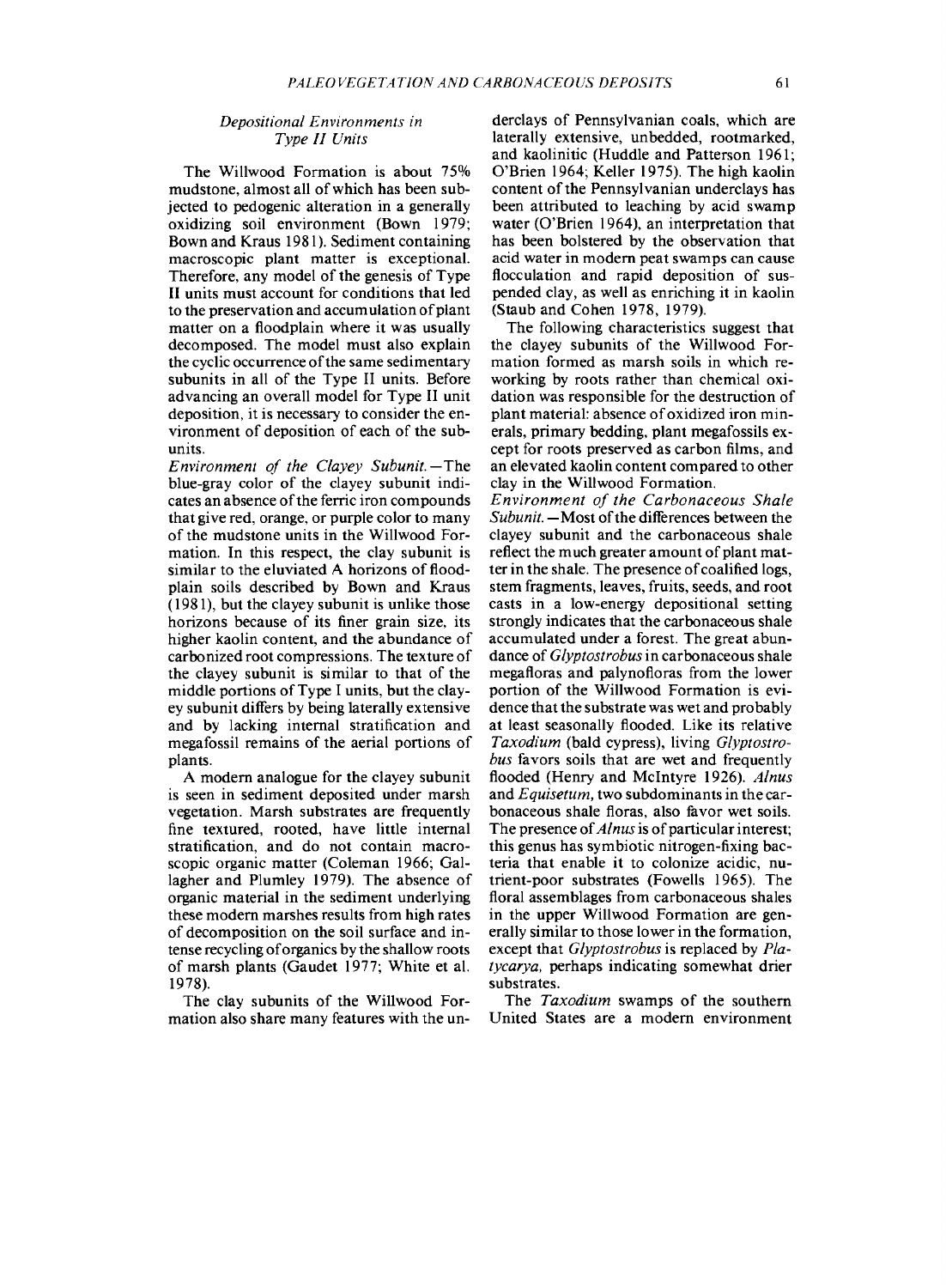comparable to those in which the carbonaceous shales of the Willwood Formation accumulated. Rates of organic litter accumulation are very high in contemporary *Taxodium* swamps (Conner and Day 1976; Day 1979), and the litter is dominated by remains of *Taxodium* (Schlesinger 1978).

*Environment ofthe Interlaminated Siltstone and Sandstone Subunit.—*The alternation of siltstone and sandstone layers and lenses, the presence ofripple cross stratification and rarer climbing ripple stratification, and the inclination of bedding planes are all characteristics of near-channel settings like levees and crevasse splays (Allen 1965; Reineck and Singh 1980). In addition, both the composition of the megaflora and the presence of numerous broken and abraded leaffragments in this subunit (Fig. 8) support the interpretation that the sediment was deposited in a near-channel environment rather than in a distal floodplain backswamp. Trees such as *Platanus, Populus,* and *Cercidiphyllum* commonly occur along levees and streambanks in moist but drained soils, but they are very rare or absent from swamps. Megafloral diversity is greater in this subunit than in the carbonaceous shale subunit. A similar pattern is observed on modern floodplains, where near-channel vegetation is more diverse than that oflower, flooded areas (Nixon et al. 1977; Bell 1980). Fossils of many partly decayed leaves, and the generally disturbed and rooted condition of the interlaminated subunit indicate that the substrate was better aerated and more actively burrowed and rooted than that of the carbonaceous shale subunit.

*Environment of the Drab Mudstone Subunit.—*Presumably, this subunit accumulated on distal floodplains where drainage was too poor to allow oxidation of iron compounds, but good enough to allow oxidation and/or decay of plant matter. No identifiable megafloral remains have been recovered from this subunit.

## *A Depositional Modelfor Type II Units*

A model for the development of a typical Type II unit is summarized in Figure 10. The first stage in the deposition of a Type II unit is the accumulation of the clayey subunit under marsh vegetation. Standing stems of marsh plants may have contributed to slowing the flow of sluggish overbank flood water, thus favoring the deposition of very fine sediment. Such deposition could have been accelerated by flocculation of clay in the acidic marsh water, as described by Staub and Cohen (1978, 1979). The most important effect ofthe clay was to inhibit drainage on the flood basin, thus creating a perched water table that influenced the soil environment of sediment deposited above the clay.

As the marsh filled in with clastic sediment, the soil surface would tend to be raised above the average water table level. Longer periods of exposure would allow colonization by woody trees and shrubs that can invade seasonally flooded areas but not those that are continuously immersed: for example, *Alnus* and *Glyptostrobus.* The invasion ofthe marsh by large, woody plants would have greatly increased the amount of organic matter contributed to the sediment. This is inferred to have created the rapid transition from clay to carbonaceous shale. The nonoxidizing conditions that allowed the accumulation of this plant matter resulted from the impeded drainage caused by the underlying clay.

As the carbonaceous shale built up, the top stratum would have had improved drainage because it was being raised farther above the water table. In areas closer to the channel, carbonaceous shale deposition was often succeeded directly by interlaminated siltstone and sandstone. The coarser grain size of this subunit would have increased drainage and hence oxidation and decay of plant matter. This better-aerated substrate supported a more diverse flora than did the backswamp. Over time, the wedges of interlaminated silt and sand built out on to the floodplain, halting deposition of carbonaceous shale.

The drab mudstone subunit formed in the distal flood basin when organic and clastic sediment had built up enough to allow degradation of plant debris. But the absence of red mudstone directly above the carbonaceous shale indicates that drainage of this sediment was still too poor to allow thorough oxidation.

In sum, the deposition of relatively impermeable clay set the stage for preservation of plant matter on the usually oxidized flood-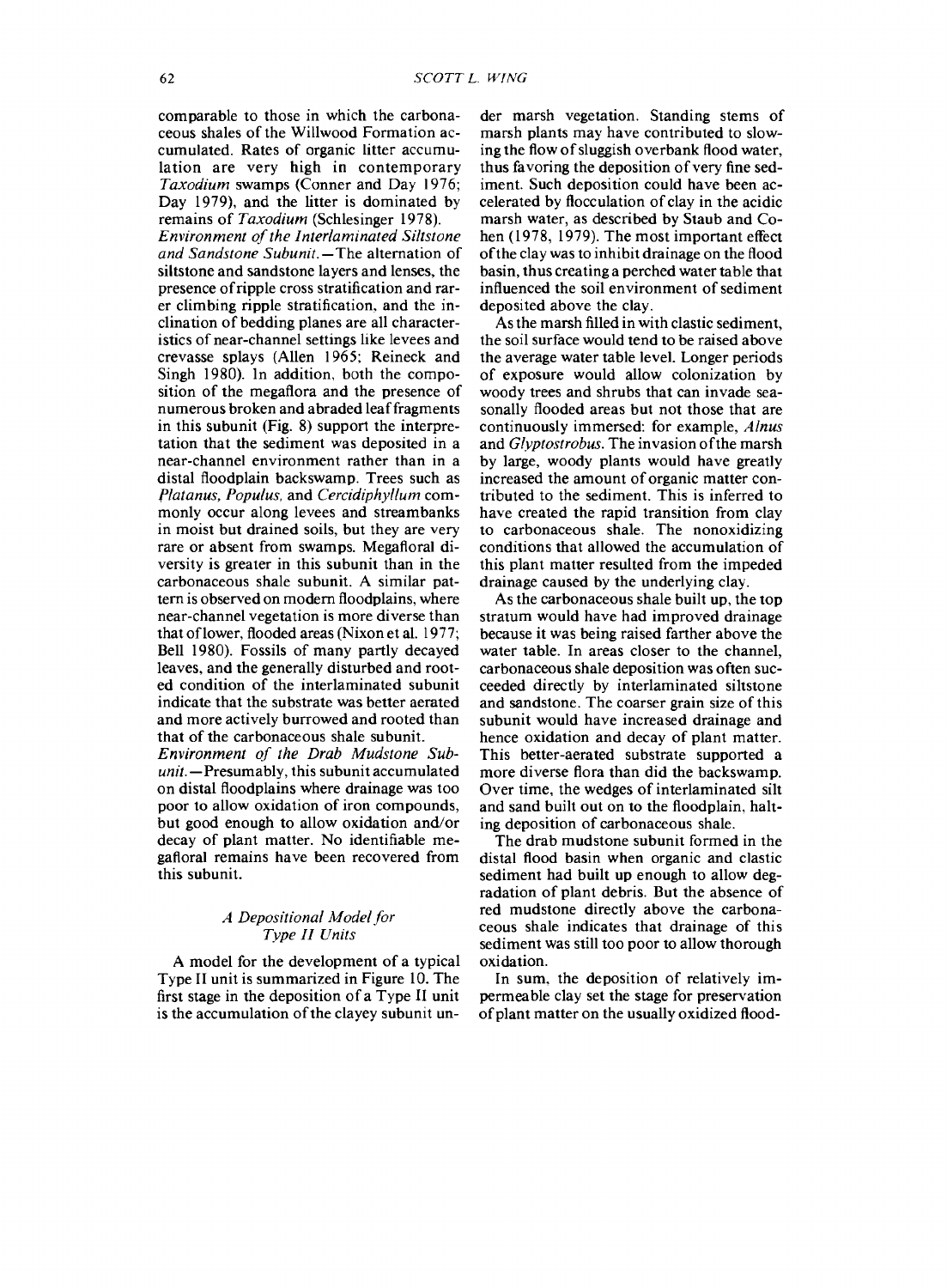

Fio. 10.—Sequence of events in deposition of Type II unit. A) The clayey subunit accumulates in a low-lying floodplain marsh. B) The carbonaceous shale subunit accumulates after colonization of the marsh by swamp forest trees such as *Glyptostrobus* and *Alnus.* C) A wedge of interlaminated silt and sand builds out onto the flood plain. Because it is better drained, this substrate supports a diverse woody vegetation. D) The drab mudstone subunit is deposited when the substrate becomes better drained and aerated, allowing decay and oxidation of plant remains.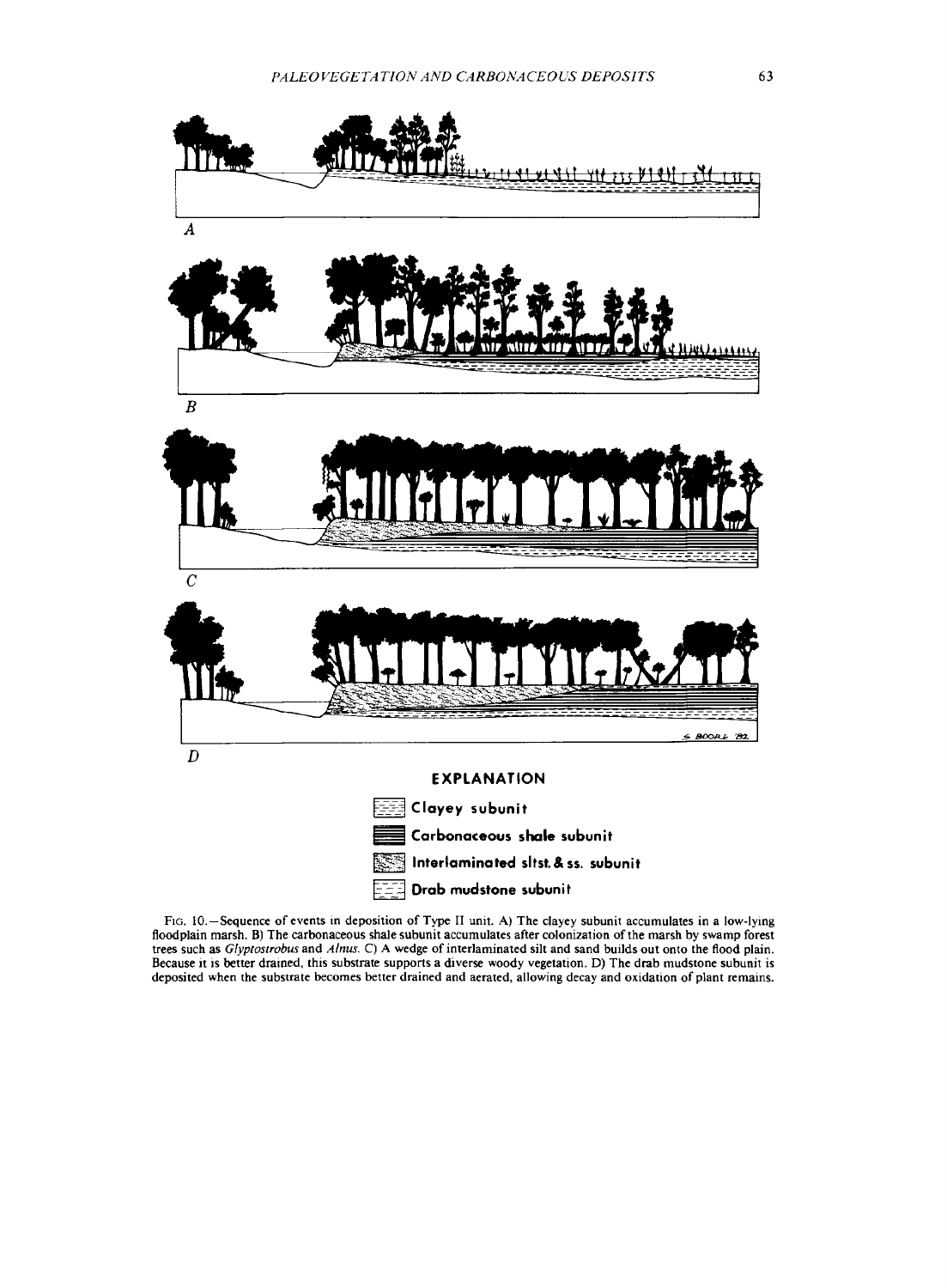plains of the Willwood Formation. The interaction of vegetational succession and continued aggradation of the floodplain caused the sequential recurrence of the same lithologies and the return to oxidized conditions following deposition of each Type II unit.

On floodplains that are not rapidly aggrading, vegetation might have an even more profound effect on deposition of carbonaceous sediment. Some types of vegetation, for example, *Taxodium* swamps, can greatly reduce the amount of evaporation that occurs under their canopy (Brown 1981). The effect of this reduced evaporation is the maintenance ofan unusually high water table (Crawford 1978). This prevents other plant species from colonizing the substrate. Thus, in the absence of clastic sedimentation, certain kinds of vegetation may stabilize environments favorable to the preservation and accumulation of plant matter.

#### **CONCLUSIONS**

Type <sup>I</sup> and Type II units have a nearly inverse stratigraphic distribution in the Willwood Formation, the former being concentrated in the middle of the formation and the latter being abundant only at the bottom and the top (Fig. 1). This pattern suggests that conditions favorable to the deposition of one type of unit were unfavorable to the deposition of the other.

A fluvial system characterized by unstable channels and high rates of floodplain accretion should produce more Type <sup>I</sup> units. Frequent channel abandonment creates more opportunities for channel-fill deposition, and rapid accretion on the floodplain would bury the channel-fill deposits, thus preventing them from being reworked during subsequent sweeps of the channel. Such an unstable system is less compatible with the deposition of Type II units. The wedges of interlaminated siltstone and sandstone seen in Type II units suggest multiple overbank floods from the same channel, and the clayey and shale subunits show that the distal flood basin received only fine sediment during the deposition of each Type II unit.

This inferred association of Type II units with lower rates of sedimentation is further

supported by observations that they occur in sections of the Willwood Formation having relatively large numbers of sheet sand bodies and a low mudstone/sandstone ratio. These are characteristic of lower rates of sediment accumulation (Allen 1978; Kraus 1980; Bown and Kraus 1981).

It is unclear what factors controlled the characteristics of the fluvial system, which in turn influenced the geometry of carbonaceous deposits in the Willwood Formation. However, the shift during middle Willwood time from Type II to Type I units occurs at about the same time (mid-Wasatchian) as the rapid structural elevation of the Owl Creek and southern Bighorn Mountains and the shift of southern Bighorn Basin drainage to the north (Bown 1980). These events may well have caused changes in fluvial regimes that affected the geometry of carbonaceous deposits. For instance, an increase in stream gradient at the headwaters might increase sediment load and decrease channel stability in the basin bottom. This would favor deposition of Type I rather than Type II units.

The effect of climate on the geometry of the deposits is less apparent. A drying trend is recorded for the northern Rocky Mountains during the later early and middle Eocene (MacGinitie 1969; Leopold and MacGinitie 1972; MacGinitie 1974). In the Bighorn Basin, drying is indicated during middle and later Willwood time (Bown and Kraus 1981). The return to Type II units during this same interval implies that geometry was not strongly influenced by climate.

#### **SUMMARY**

There are two types of carbonaceous deposits in the lower Eocene Willwood Formation of northern Wyoming. Type I units are lenticular and formed by the infilling of abandoned channels. Type II units are tabular, composed of cyclically recurring sedimentary subunits, and formed on broad, poorly drained floodplains.

The deposition of both types of units is influenced by vegetation. In type I units, floating and emergent aquatic vegetation accelerated eutrophication of the ponds. In Type II units, marsh vegetation contributed to conditions that favored the deposition of an im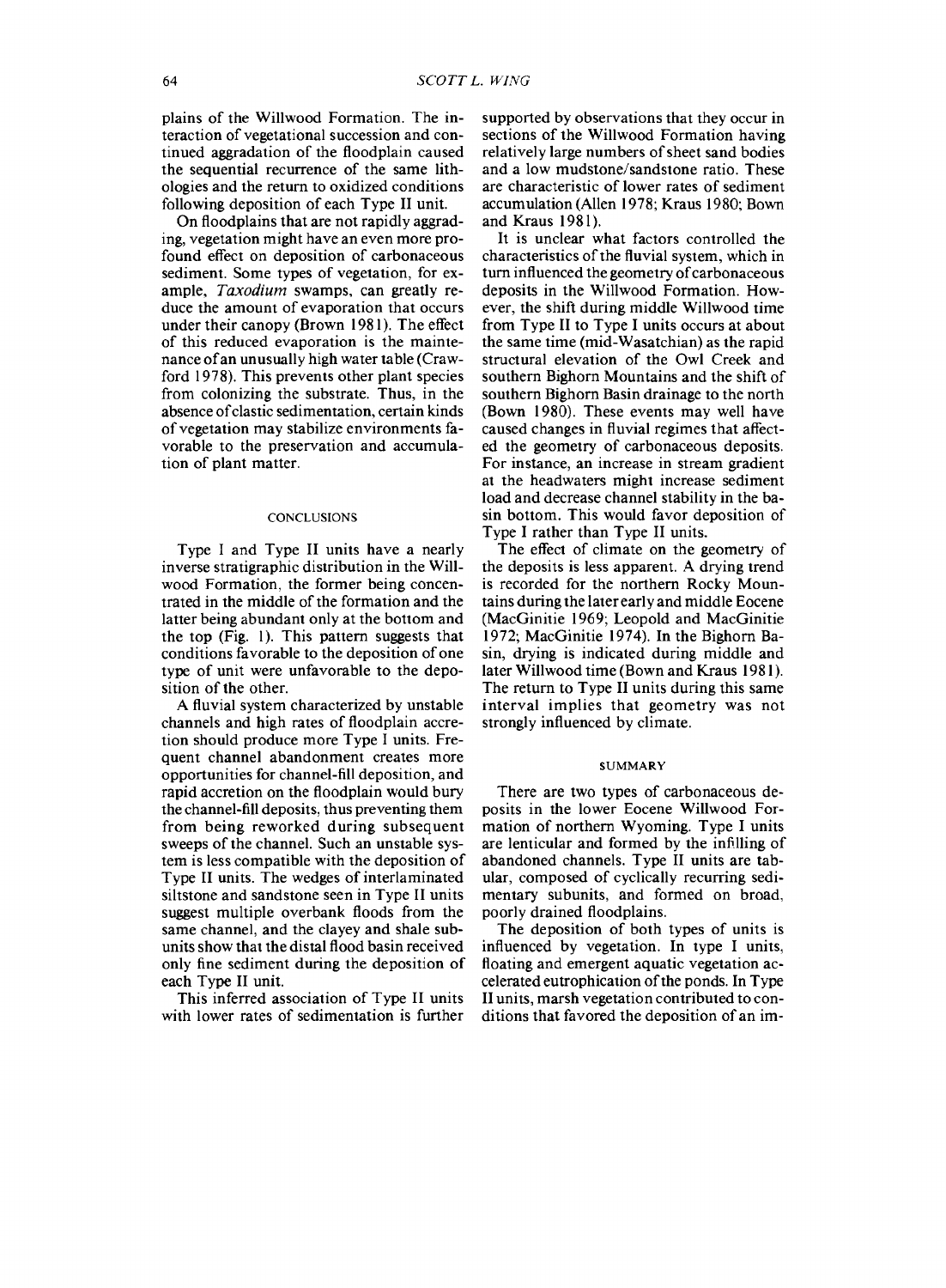permeable clay layer, which in turn created a perched water table and an environment favorable to the preservation of plant matter. The eventual return to an oxidized and bioturbated floodplain soil occurred when clastic and organic sediment had accumulated high enough to escape the drainage-blocking effects of the clay. The remains of swamp vegetation made an important contribution to this accumulation and thus to the return to oxidizing conditions. The two types of carbonaceous units apparently formed under different fluvial regimes, Type I units being favored by relatively unstable channels and rapid floodplain accretion and Type II units by more stable channels.

Preliminary observations in lower Eocene rocks of the Great Divide and Powder River Basins of Wyoming have shown that Type II units are present, and are composed of the same sedimentary subunits. This suggests that the interactions between sedimentation and vegetational succession discussed here may apply generally to other fluvial basin-fill deposits.

#### ACKNOWLEDGMENTS

Portions of this work were presented as part of a Ph.D. thesis to the Department of Biology, Yale University. K. C. McKinney, Natasha Atkins, and others provided able assistance in the field. Earlier drafts of the manuscript benefited greatly from reviews by T. M. Bown, M. J. Kraus, P. J. McCabe, G. B. Glass, T. A. Cross, and an anonymous reviewer.

#### REFERENCES

- ALLEN, J. R. L., 1965, A review of the origin and characteristics of recent alluvial sediments: Sedimentology, v. 5, p. 89-191.
- , 1978, Studies in fluviatile sedimentation: an exploratory quantitative model for the architecture of avulsion controlled alluvial suites: Sed. Geol., v. 21, p. 129-147.
- BELL, D. T., 1980, Gradient trends in the stream-side forest of central Illinois: Bull. Torrey Bot. Club, v. 107, p. 172-180.
- BOWN, T. M., 1979, Geology and mammalian paleontology of the Sand Creek facies, lower Willwood Formation (lower Eocene), Washakie County, Wyoming: Mem. Wyoming Geol. Surv. 2.
- , 1980, Summary of latest Cretaceous and Cenozoic sedimentary, tectonic and erosional events,

Bighorn Basin, Wyoming, *in* Gingerich, P. D, ed.. Early Cenozoic paleontology and stratigraphy of the Bighorn Basin, Wyoming: Univ. of Michigan Papers on Paleontology, v. 24, p. 25-32.

- BOWN, T. M., AND KRAUS, M. J., 1981, Lower Eocene alluvial paleosols (Willwood Formation, northwest Wyoming, U.S.A.) and their significance for paleoecology, paleoclimatology, and basin analysis: Paleogeo., Paleoclim., Paleoeco., v. 34, p. 1-30.
- BROWN, S., 1981, A comparison of the structure, primary productivity, and transpiration of cypress ecosystems in Florida: Ecol. Mon., v. 51, p. 403-427.
- COLEMAN, J. M., 1966, Ecological changes in a massive fresh-water clay sequence: Trans. Gulf Coast Assoc. Geol. Soc, v. 16, p. 159-174.
- CONNER, W. H., AND DAY, J. W., 1976, Productivity and composition of a bald cypress-water tupelo site and a bottomland hardwood site in a Louisiana swamp: Am. Journ. Bot., v. 63, p. 1354-1364.
- CRAWFORD, R. M. M., 1978, Biochemical and ecological similarities in marsh plants: Naturwissenschaften, v. 65, p. 194-201.
- CREPET, W. L., AND DAGHLIAN, C. P., 1981, Lower Eocene and Paleocene Gentianaceae: floral and palynological evidence: Science, v. 214, p. 75-77.
- DAY, F. P., 1979, Litter accumulation in four plant communities in the Dismal Swamp, Virginia: Am. Midland Nat., v. 102, p. 281-289.
- FOWELLS, H. A., 1965, Silvics of Forest Trees of the United States: U.S. Dept. of Agriculture, Forest Service Handbook 271.
- GALLAGHER, J. L., AND PLUMLEY, F. G., 1979, Underground biomass profiles and productivity in Atlantic coastal marshes: Amer. Journ. Bot., v. 66, p. 156-161.
- GAUDET, J. J., 1977, Uptake, accumulation, and loss of nutrients by papyrus in tropical swamps: Ecology, v. 58, p. 415-422.
- HENRY, A., AND MCINTYRE, M., 1926, The swamp cypresses, *Glyptostrobus* of China and *Taxodium* of America, with notes on allied genera: Proc. Royal Irish Acad., v. 37 (Section B), p. 90-114.
- HUDDLE, J. W., AND PATTERSON, S. H., 1961, Origin of Pennsylvanian underclay and related seat rocks: Geol. Soc. Am. Bull., v. 72, p. 1643-1660.
- JEWELL, M. E., AND BROWN, H. W., 1929, Studies on northern Michigan bog lakes: Ecology, v. 10, p. 427- 475.
- KELLER, W. D., 1975, Refractory clay in the lower part of the Pennsylvanian system, *in* Paleotectonic investigations of the Pennsylvanian system in the U.S., Part II: Interpretive summary and special features of the Pennsylvanian system: U.S. Geol. Survev Prof. Pap. 853.
- KENOYER, L. A., 1929, General and successional ecology of the lower tropical rain-forest at Barro Colorado Island, Panama: Ecology, v. 10, p. 201-222.
- KRAUS, M. J., 1979, The petrology and depositional environments of a continental sheet sandstone: the Willwood Formation, Bighorn Basin, northwest Wyoming [unpubl. M.S. thesis]: Univ. of Wyoming.
- 1980, Genesis of a fluvial sheet sandstone, Willwood Formation, northwest Wyoming, *in* Gingerich, P. D., ed., Early Cenozoic paleontology and stratigraphy of the Bighorn Basin, Wyoming: Univ. of Michigan Papers on Paleontology, v. 24, p. 87-94.